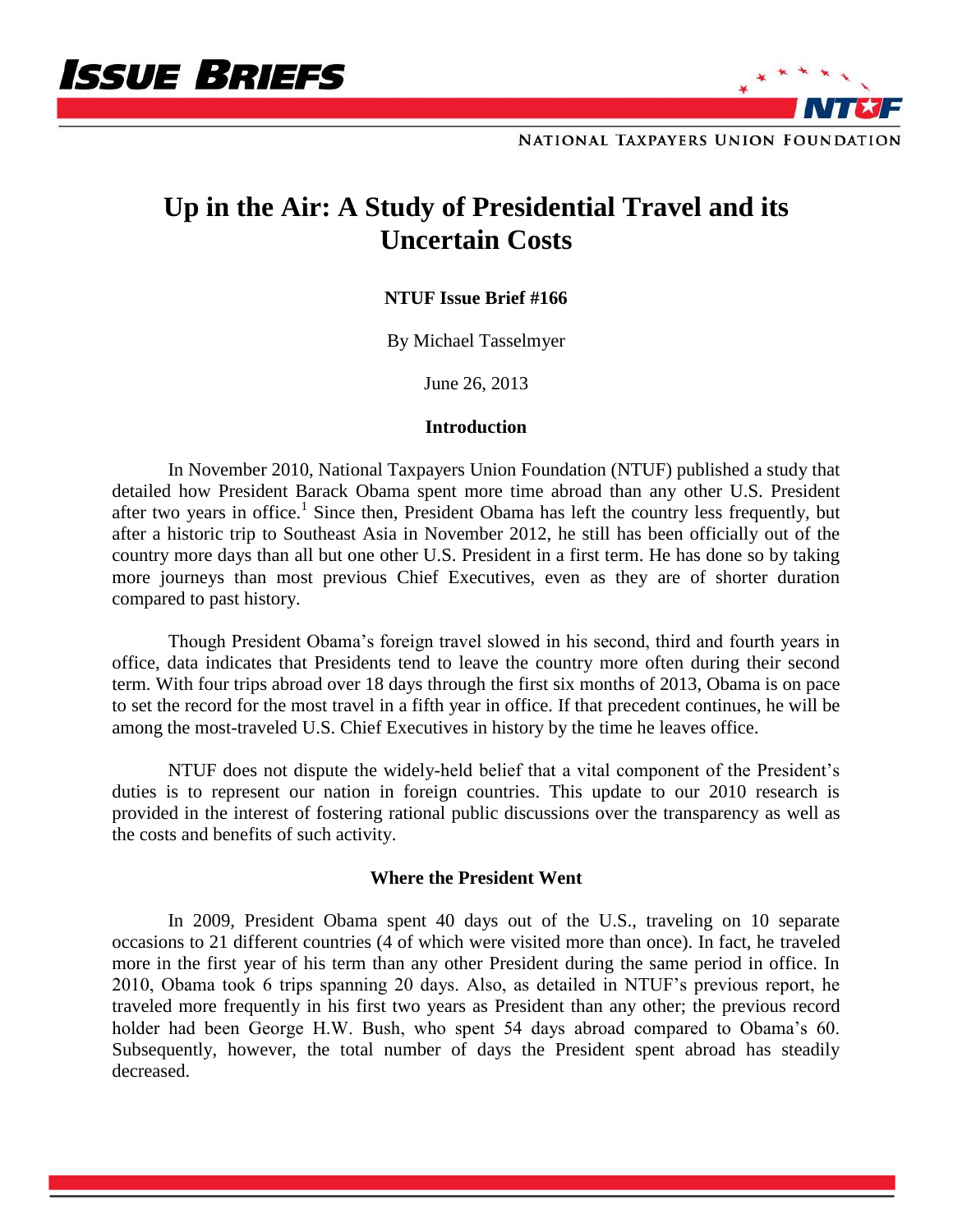In 2011, Obama took 4 trips totaling 20 days. In 2012, the President spent 15 days abroad on 5 separate trips. In March of last year he flew to Seoul, South Korea, to participate in the 2012 Nuclear Security Summit and meet with then-Chinese President Hu Jintao. He followed that up with a 3-day trip in April to Colombia as part of the  $6<sup>th</sup>$  Summit of the Americas. He was also away for 3 days in June to attend the G-20 Summit in Mexico.

In addition to these traditional diplomatic trips, the President garnered significant media attention by embarking on some less customary voyages. On May 1, 2012, the ninth anniversary of George W. Bush's now infamous "Mission Accomplished" announcement and the first of Osama bin Laden's death, President Obama left Washington in secret to head to Afghanistan. There, he met with Afghan President Hamid Karzai in Kabul to discuss and sign the U.S.- Afghanistan Strategic Partnership Agreement. Afterwards, he addressed the nation from Bagram Airfield on the eventual end to military operations in the region before departing for Washington.

After his re-election in November, the President promptly began setting up meetings with foreign officials. Within about 48 hours after the votes were cast and tallied in his favor, Obama announced a historic 4-day trip to Southeast Asia, during which he would visit Cambodia, Thailand, and Myanmar (also referred to as Burma); his trip to the latter would mark the first time any U.S. President has been to that nation. $<sup>2</sup>$ </sup>

So far in his second term, Barack Obama has taken 4 major international trips. In March of 2013, he spent 4 days in the Middle East, visiting Israel, the West Bank, and Jordan.<sup>3</sup> In May, he made a 3-day trip to Mexico and Costa Rica to discuss economic relations between the U.S. and Central America.<sup>4</sup> In June, he made two additional trips: from the  $17<sup>th</sup>$ -18<sup>th</sup>, he visited the United Kingdom for the G-8 Summit before making a single-day stop in Berlin on the  $19<sup>th</sup>$ ; and, as noted above, the President then embarked on an 8-day trip to Africa from June 26 to July 3.

The President will be making at least 2 more trips abroad in 2013. In September, he will likely be participating in the 2013 G20 Leaders' Summit in Moscow, Russia. For October, Obama is expected to travel to Southeast Asia again, first to Indonesia for the 2013 Asia-Pacific Economic Cooperation CEO Summit, and then to Brunei for the  $8<sup>th</sup>$  East Asia Summit.

If one assumes that he stays for the entirety of each of the above-mentioned conferences, he will have made 6 trips, 13 visits, and spent 26 days abroad in the first year of his second term. That would be similar to the pace set by his predecessor, George W. Bush.

The table below shows how President Obama's fifth-year travels thus far compare to those of other two-term Presidents.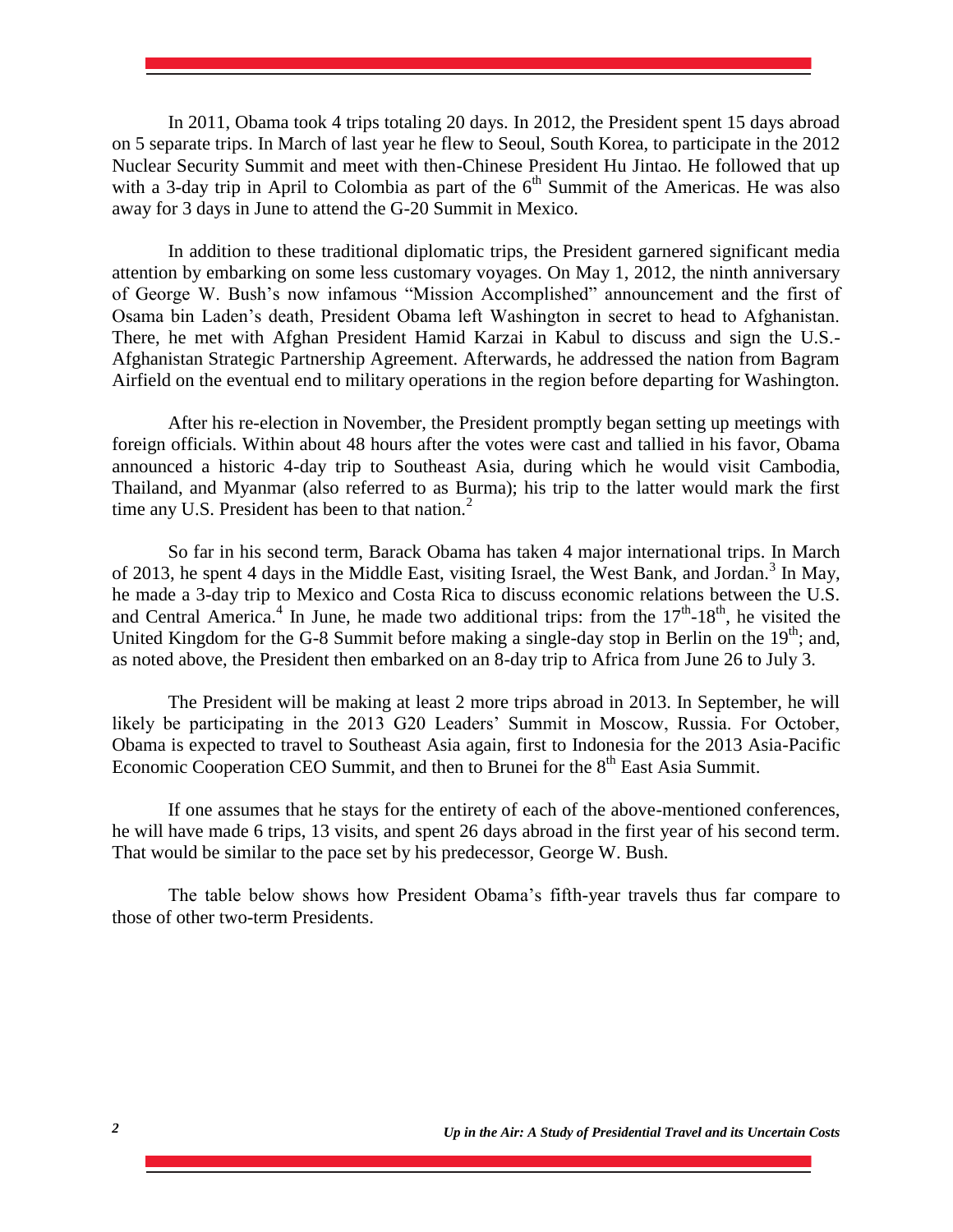| Table 1. Foreign Trips in Fifth Year of Office           |                             |               |             |  |  |
|----------------------------------------------------------|-----------------------------|---------------|-------------|--|--|
| <b>President</b>                                         | <b>Trips</b>                | <b>Visits</b> | <b>Days</b> |  |  |
| <b>Eisenhower</b>                                        | $\mathcal{D}_{\mathcal{L}}$ | 2             |             |  |  |
| <b>Johnson</b>                                           |                             |               |             |  |  |
| <b>Nixon</b>                                             |                             |               | 2           |  |  |
| Reagan                                                   | 3                           |               | 19          |  |  |
| <b>Clinton</b>                                           |                             | 17            | 33          |  |  |
| Bush, G.W.                                               | 6                           | 18            | 28          |  |  |
| Obama*                                                   | 4                           | 10            | 18          |  |  |
| Sources: State Department data, media reports.           |                             |               |             |  |  |
| *Note: Figures current through first six months of 2013. |                             |               |             |  |  |

## **Presidential Travel in Review**

While only one other President has spent more time out of the country after four years than the current President, Mr. Obama has taken fewer trips recently. During his first two years, he took a total of 16 trips and spent 60 days away from the White House. At that point he was on pace to spend 120 days abroad in his first term, the most of any President for such a period. Over the next two years, however, he only made 9 trips and was out of the country for 35 days. Still, the President did spend 95 days out of the country over the course of his first term, edging out George W. Bush's 88 days for the second-most of any President in his first four years – behind only the elder Bush's 102 days.

| Table 2. Presidential Travel Abroad During the First Four Years in Office |              |               |                       |  |  |
|---------------------------------------------------------------------------|--------------|---------------|-----------------------|--|--|
| <b>President</b>                                                          | <b>Trips</b> | <b>Visits</b> | <b>Number of Days</b> |  |  |
| <b>Eisenhower</b>                                                         | 6            | 6             | 20                    |  |  |
| <b>Johnson</b>                                                            | 9            | 16            | 31                    |  |  |
| <b>Nixon</b>                                                              | 11           | 31            | 58                    |  |  |
| Carter                                                                    | 12           | 31            | 67                    |  |  |
| Reagan                                                                    | 11           | 23            | 54                    |  |  |
| Bush, G. H.W.                                                             | 25           | 60            | 102                   |  |  |
| <b>Clinton</b>                                                            | 20           | 51            | 80                    |  |  |
| Bush, G.W.                                                                | 22           | 58            | 88                    |  |  |
| Obama<br>$N_{\text{max}}$                                                 | 25           | 50            | 95                    |  |  |

Notes:

1. Sources: State Department data, media reports.

2. Visits are defined as the number of countries traveled to during a trip (e.g., if the President spends time in 4 countries before returning to the U.S., that is counted as 4 visits).

- 3. President Johnson assumed office November 22, 1963. Data reflects the travel made over the 4 years beginning on that date.
- 4. Presidents included in the table are those who served at least a full 4 years in office.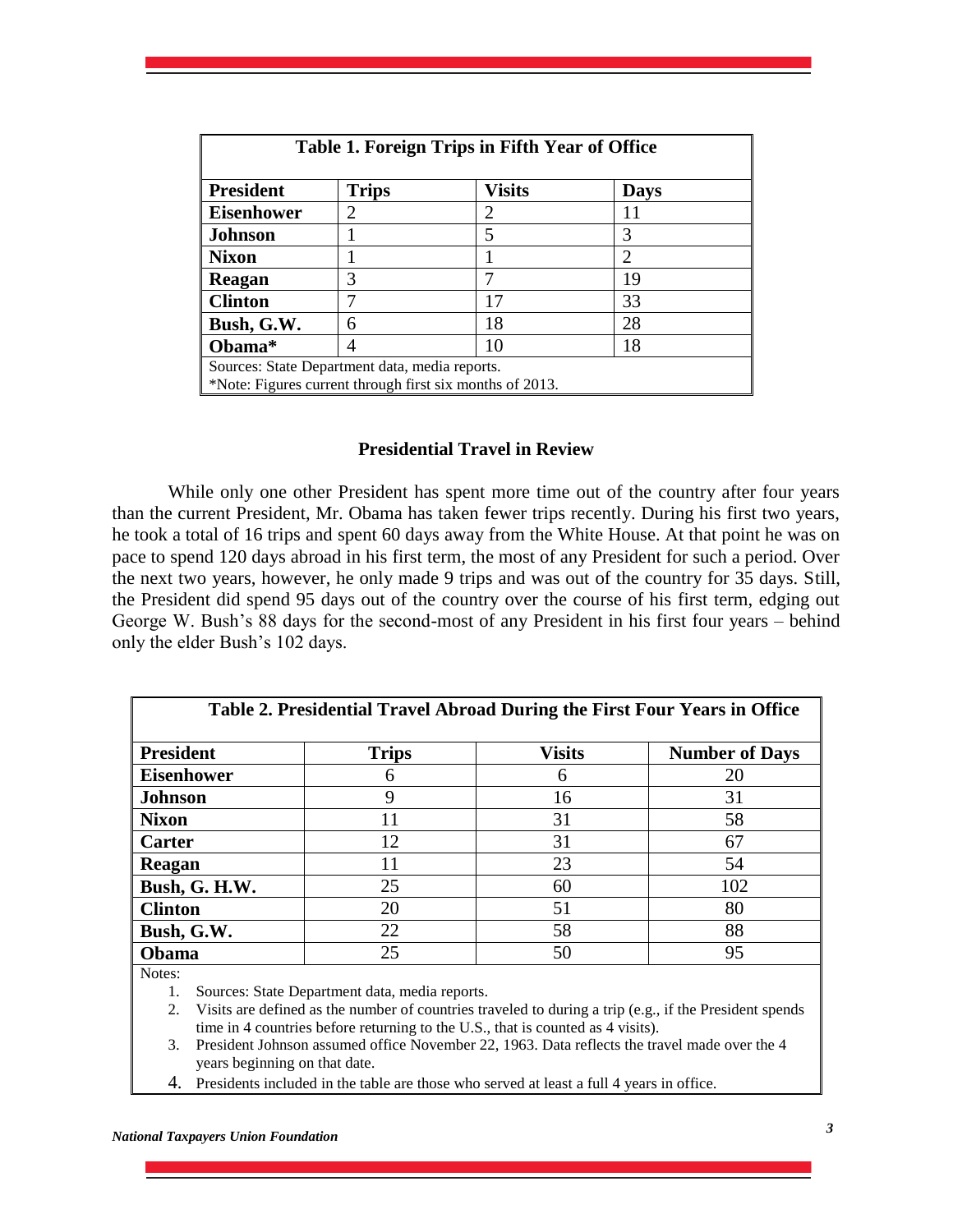If the President travels in his second term at the same pace he did throughout his first, he will have spent 190 days abroad during his time in the Oval Office. That would put him behind only George W. Bush and Bill Clinton as the most-traveled two-term Presidents.

It is not unreasonable to expect that Obama's time abroad will increase in his second term: Bush, Clinton, Reagan, and Eisenhower all traveled significantly more in their second terms than they did in their first four years. Clinton, the most-traveled President in history, nearly doubled his time outside the U.S., spending 80 days beyond the border in his first term and 153 in his second.

| Table 3. Days Spent Abroad in a First Term vs. Second Term |                         |                                    |  |  |  |
|------------------------------------------------------------|-------------------------|------------------------------------|--|--|--|
| <b>President</b>                                           | Days Abroad, First Term | Days Abroad, Second<br><b>Term</b> |  |  |  |
| <b>Eisenhower</b>                                          | 20                      | 74                                 |  |  |  |
| Reagan                                                     | 54                      | 64                                 |  |  |  |
| <b>Clinton</b>                                             | 80                      | 153                                |  |  |  |
| Bush, G.W.                                                 | 88                      | 127                                |  |  |  |
| Source: State Department, media, previous NTUF studies.    |                         |                                    |  |  |  |

### **Obama's Trips Marked by Shorter Stays**

One particularly notable aspect of Obama's foreign travel compared to that of other Presidents has been the brevity of his stays in any one country. During his landmark trip to Myanmar, for instance, he spent a total of 6 hours on the ground. Over the entire four days traveling to, within, and from Southeast Asia on that trip, Obama was on the ground for 47 hours and in the air for 41.<sup>5</sup> He spent a mere 6 hours in Afghanistan in May, and a quick 26 hours in Australia last year.

In fact, by using the data in Table 2 to compare the ratio of days spent abroad to the number of trips taken, we see that although Presidential travel began to rise significantly after Reagan's terms, trips on average seem to be getting shorter.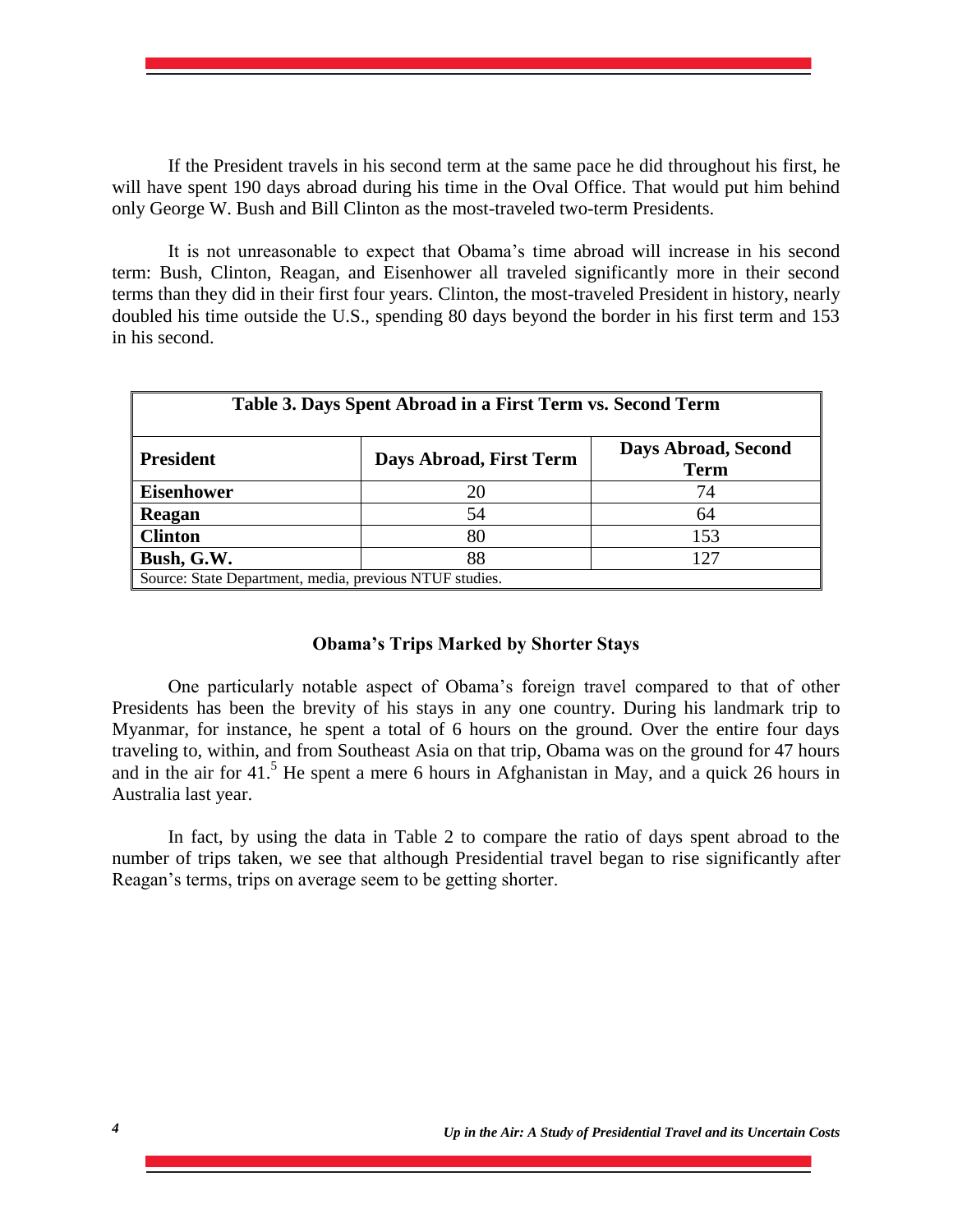| Table 4. Days Spent Abroad Relative to Foreign Trips During First Term |              |                                    |                                |  |  |
|------------------------------------------------------------------------|--------------|------------------------------------|--------------------------------|--|--|
| <b>President</b>                                                       | <b>Trips</b> | <b>Days Spent</b><br><b>Abroad</b> | Days Abroad per<br><b>Trip</b> |  |  |
| <b>Eisenhower</b>                                                      | 6            | 20                                 | 3.33                           |  |  |
| <b>Johnson</b>                                                         | 9            | 31                                 | 3.44                           |  |  |
| <b>Nixon</b>                                                           | 11           | 58                                 | 5.27                           |  |  |
| Carter                                                                 | 12           | 67                                 | 5.58                           |  |  |
| Reagan                                                                 | 11           | 54                                 | 4.91                           |  |  |
| Bush, G. H.W.                                                          | 25           | 102                                | 4.08                           |  |  |
| <b>Clinton</b>                                                         | 20           | 80                                 | 4                              |  |  |
| Bush, G.W.                                                             | 22           | 88                                 |                                |  |  |
| Obama                                                                  | 25           | 95                                 | 3.8                            |  |  |
| Sources: State Department data, media reports.                         |              |                                    |                                |  |  |

There are a number of plausible reasons that may explain why President Obama's trips, specifically, were of limited duration. For one, lavish, extended foreign stays funded by taxpayer dollars are generally seen as political liabilities, especially during economically challenging times such as those dominating his tenure so far.

Additionally, domestic policy issues have limited Mr. Obama's travel time while in office: in 2010, lobbying for support of his hotly-contested healthcare law and addressing the Exxon oil spill disaster in the Gulf of Mexico forced him to postpone an Australian trip twice that year. His fourth year in office, of course, was spent juggling time between Presidential responsibilities and tending to his re-election campaign, affording him less time for foreign excursions.

Given all that was going on at home during Obama's first term as well as the political implications of elaborate, extended stays, he may have felt less inclined to take longer foreign trips. Nevertheless, he has still managed to spend more time overseas and take more trips abroad than all but one of his predecessors.

#### **The Nature and Costs of Presidential Travel**

Of course, even a brief Presidential trip abroad requires extensive planning and logistical support: appropriate security precautions must be taken; travel costs – including lodging, food, and fuel – must be accounted for; and a massive entourage of diplomatic, communications, and policy personnel often accompany the President (and sometimes, his family) as well.

The true cost of Presidential travel is very difficult to obtain; in fact, no complete, official account of the expenses has ever been made available to the public. However, the data that is available can give a sense of how complicated and expensive it is to move the President abroad.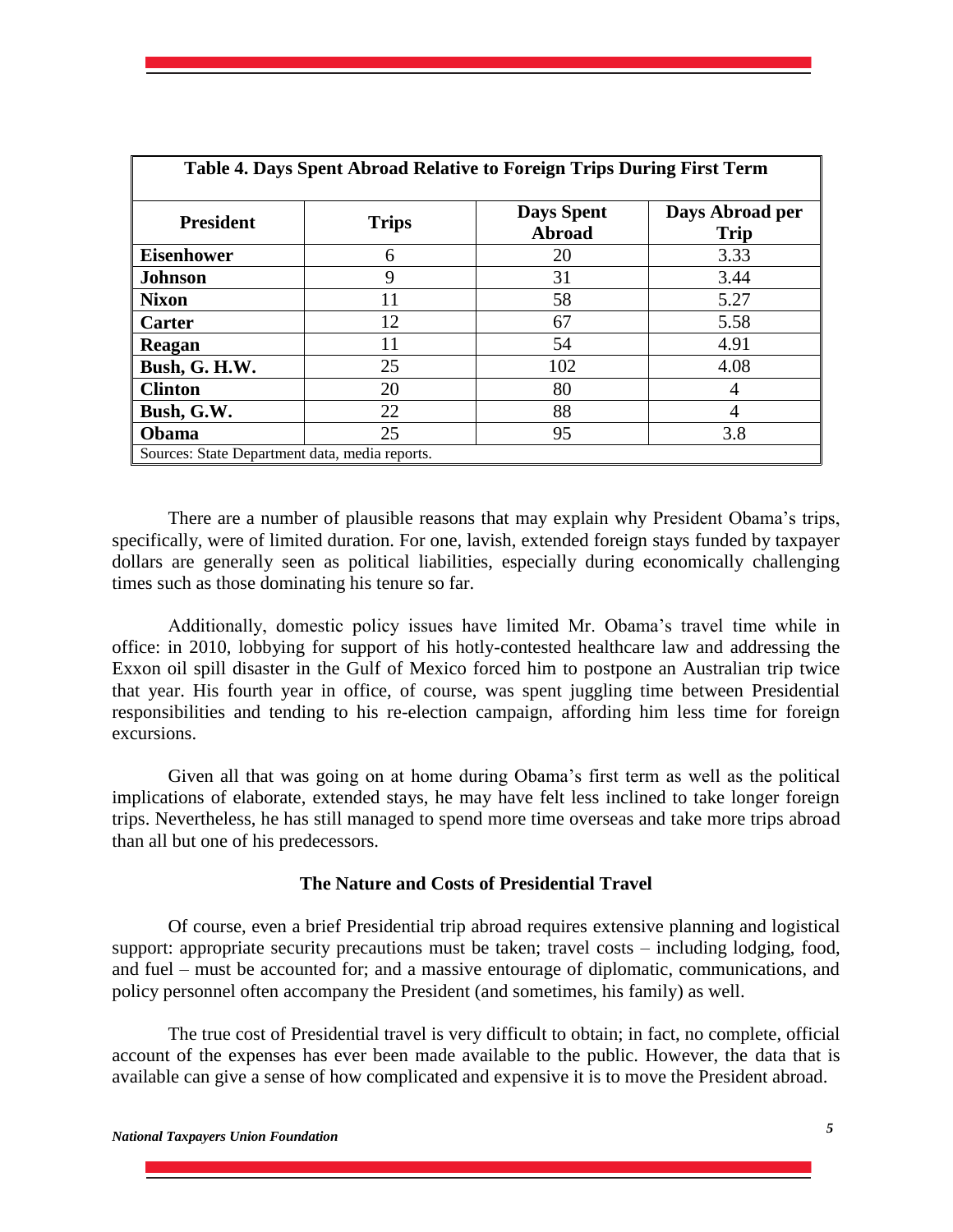In May of 2012, the Congressional Research Service (CRS) released a report entitled "Presidential Travel: Policy and Costs." The document, which has been occasionally revised, detailed when public funds are used to cover presidential travel, and offered for consideration various factors that may affect a trip's cost.<sup>6</sup>

According to CRS, all trips by the President, Vice President, and First Lady are evaluated and considered as official, unofficial, or political in nature. Whether or not a trip's primary purpose is "official" is generally left to White House personnel to decide. Both foreign travel and vacation trips are always considered official business because, as CRS notes, "the President and Vice President are always on duty."<sup>7</sup>

### **Aircraft Costs for Trips Abroad**

The vast majority of costs associated with Presidential travel come from operating the President's aircraft, and the per diem expenses for staff and crew. The U.S. Air Force's 89<sup>th</sup> Airlift Wing operates two Boeing 747 jets, also called VC-25s (designated "Air Force One" for Presidential trips). Air Force officials reported to CRS in 2012 that the cost per hour associated with these planes' operation is \$179,750, which includes "fuel, flight consumables, depot repairs, aircraft overhaul and engine overhaul."<sup>8</sup>

Based on that figure, the operational costs alone for the 41 hours President Obama spent on Air Force One during his trip to Southeast Asia last year would be \$7,369,750. In 2010, an official from the  $89<sup>th</sup>$  Airlift Wing told NTUF that the cost per hour was even higher, at \$181,757. Using that information, the same trip cost almost \$100,000 more, roughly \$7,452,037.

It is important to note that these figures only reflect the costs associated with flying Air Force One. When the President travels outside of the country, several passenger and cargo aircraft, in addition to a "backup" VC-25, accompany him.<sup>9</sup> During President Bill Clinton's trip to Africa in 1998, GAO reported that C-5 cargo planes flew a total of 1,975.6 flight hours at an hourly rate of \$12,605 for an aggregate cost of just under \$25 million to carry supplies needed for the trip. As of April 2013, the cost per flight hour for the C-5B Galaxy cargo plane stood at  $$78,817.<sup>10</sup>$ 

Additionally, military and government personnel make several "advance trips" before the President departs from Washington in order to prepare for any logistical unknowns. All told, the true purely flight-related costs are substantially higher due to the sheer size of the Air Force fleet that must accompany the President. But the complement of machines is not the only expense taxpayers bear.

#### **The President's Entourage**

While details are always limited, there are some incomplete accounts of who travels with the President when he goes abroad. Ahead of Obama's 2009 trip to London for the G20 summit, the British newspaper *The Guardian* reported "more than 500 officials and staff" were to accompany the President. That figure included 200 Secret Service agents; staff from the White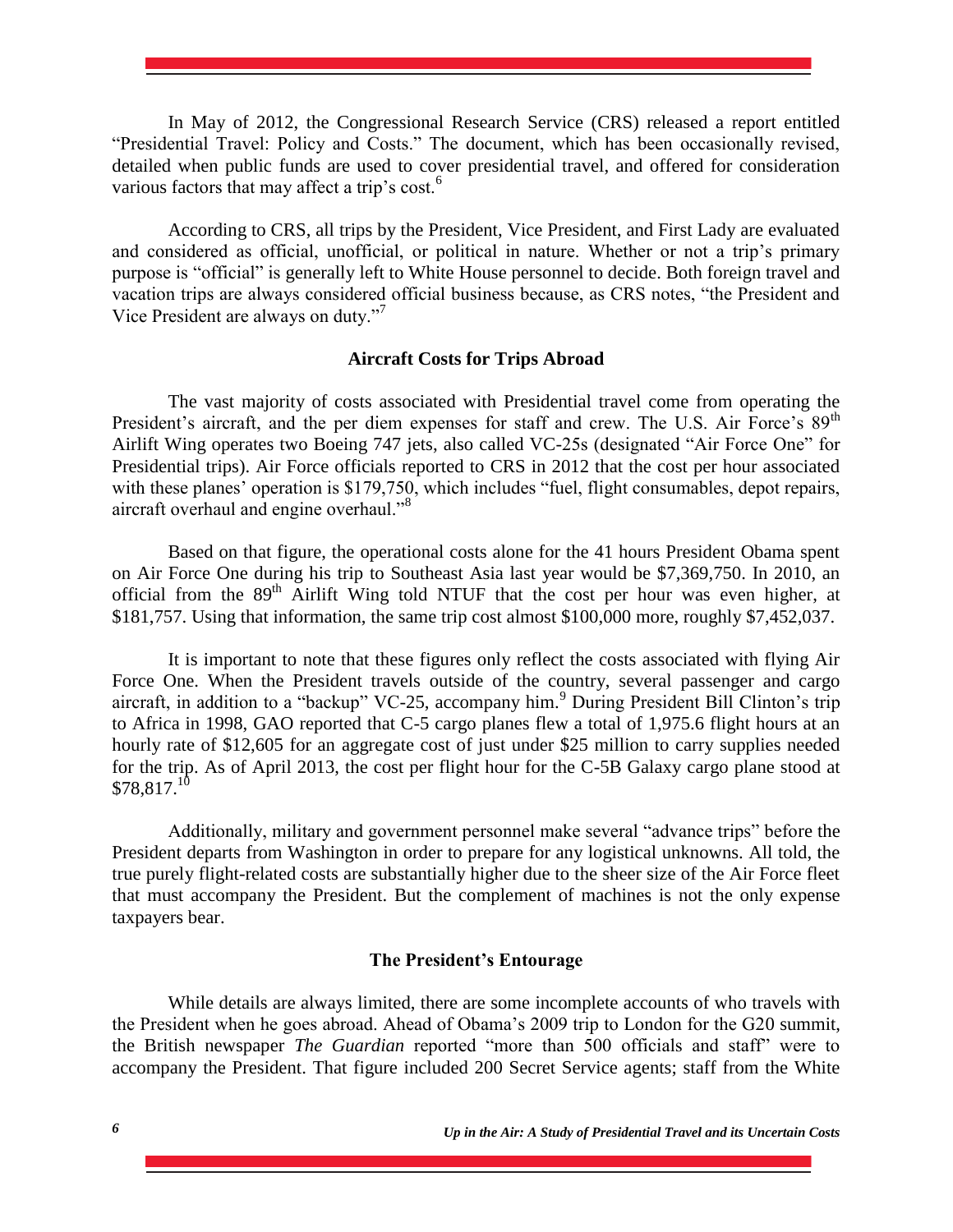House Military Office, Transportation Agency, and Medical Unit, among others; eight staff members for the First Lady; and a team of White House chefs to prepare the Obamas' food.<sup>11</sup>

President Clinton's trip to Africa in 1998 involved a support team of 1,302 people, not including Secret Service members (or private citizens who paid for their own expenses).<sup>12</sup> Of that group, 904 were with the Department of Defense. Other personnel were from the Executive Office of the President (204), the U.S. Information Agency (103), and the Department of State (60, including 16 Members of Congress), among other agencies. GAO also reported that Clinton's 9-day trip to China in the same year cost \$18,830,092, and that he was accompanied by 510 support staff. There were 592 on his trip to Chile.

Beyond flight-related expenses, bringing along the President's entourage of press crew, security personnel, and policy advisors carries its own price tag. Unfortunately for curious taxpayers, the White House and the State Department have never publically disclosed the full magnitude of those expenses.

The government does not reveal, for example, how many Secret Service agents it sends with a President on foreign trips, usually on the grounds that it would compromise classified information. Even in three of the most recent estimates for Presidential journeys available from the GAO, per-diem and travel-related expenses other than operational costs are not included. We do know that the Secret Service had an enacted budget authority of \$832 million in fiscal year 2012 for the purpose of "protection of persons and facilities," but there are no breakdowns of how much the agency spends on overseas protection assignments.<sup>13</sup>

*The Washington Post* obtained confidential documentation from White House and Secret Service staff that detailed some of the elaborate preparations that will be going into the latest Africa trip.<sup>14</sup> At least 100 Secret Service protection agents will be needed to occupy security checkpoints along the journey, and an additional 100 will be flown in to ensure 24-hour staffing of the President's immediate security detail. The document also revealed that in light of lower quality hospitals and health care in the region, the U.S. Navy planned to send a vessel with a fully equipped medical center and staff to be kept offshore in the event of an emergency. Military cargo planes planned to airlift 56 support vehicles – including 14 limousines and 3 trucks tasked with carrying bulletproof glass for the President's hotel windows – and U.S. fighter jets will operate in shifts to provide 24-hour air protection.

All told, the plans for the event were estimated to cost between \$60-100 million, or \$7.5- 12.5 million per day. However, the actual cost of the trip could vary substantially depending on whether the U.S. government follows through with those preliminary efforts. Also, it is unclear if there are additional costs that are not recorded in the planning documents at all.

A May 2013 article in *The Weekly Standard* published contract awards for the President's 2012 trip to Mexico. Those documents authorized spending not to exceed \$2,078,327.46 for hotel services, and  $$693,836$  for vehicle rentals.<sup>15</sup>

While these reports offer a broad range of costs associated with the President's travels, there are virtually no specific estimates available to the public.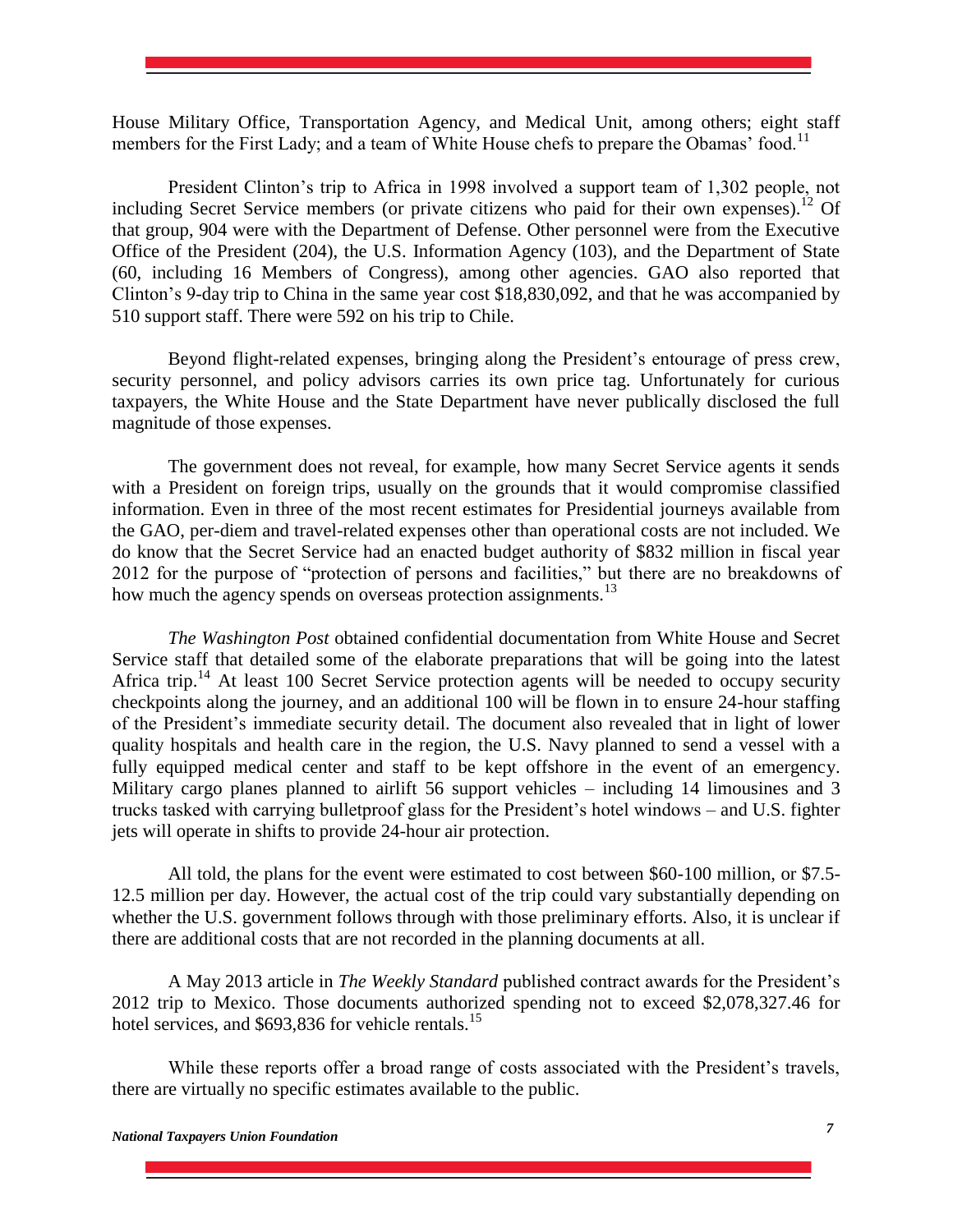## **The First Lady Abroad**

The Chief Executive is not the only resident of the White House afforded the opportunity to travel abroad for official purposes. Often times, the First Lady will accompany the President on high-profile trips or make trips of her own, and her doing so likewise entails substantial security and logistical preparations.

For example, Michelle Obama accompanied the President to Northern Ireland in June 2013, but made a separate, solo stop in Dublin, where she stayed in the \$3,300 per night Princess Grace suite at the Shelbourne Hotel. Reports suggested a total of 30 rooms were booked for her security detail. The same 2012 CRS report cited above stated that the First Lady typically travels in a U.S. Air Force C-40 passenger jet, or, alternatively, the C-32 (as used by the Vice President). The cost per flight hour of the C-32 has been listed at \$42,936, according to a *Time* Magazine report based on Air Force Comptroller information obtained by well-known defense expert Winslow Wheeler.<sup>16</sup>

That trip was not the first time Michelle Obama's travels have attracted the scrutiny of some in the media. In June 2011, she paid a highly publicized visit to several African nations along with daughters Sasha and Malia, and in 2009, she traveled on a separate plane to join the President in Copenhagen. There, they lobbied (unsuccessfully) for the International Olympic Committee to select their home city of Chicago to host the 2016 Olympics. In spite of the intense coverage these trips garnered, Mrs. Obama is hardly the only First Lady to avail herself of taxpayer-subsidized travel plans.

In 1907, First Lady Edith Roosevelt became the first to travel abroad when she accompanied then-President Teddy Roosevelt to Panama. Edith Wilson, wife of Woodrow, sailed with the President to Paris in 1918 as part of the diplomatic procedures held after the end of World War I. While it is difficult to say conclusively which First Lady is the most traveled, some have taken a more active role in foreign relations than others while their husbands have held office.

Jacqueline Kennedy traveled to Europe in 1961, making stops in Paris, Vienna, London, and Greece. She then traveled as a "goodwill ambassador" to India and Pakistan the following year, and took a vacation in Italy. Pat Nixon traveled extensively as well, making trips to China, South America, and Africa at various points throughout her time in the White House.<sup>17</sup>

Laura Bush frequently traveled abroad with and without President George W. Bush during his two terms in office. Among her trips was a 10-day European excursion that included stops in Paris, Budapest, and Prague in 2002. She also made 5 separate trips to Africa to raise awareness about malaria and HIV/AIDS, a trip to Burma, and a stop in Panama.<sup>18</sup>

#### **Presidential Travel Going Forward**

There are good sociopolitical reasons to believe that Obama's international travel will increase in his second term. Scholars at the Brookings Institution released a report in December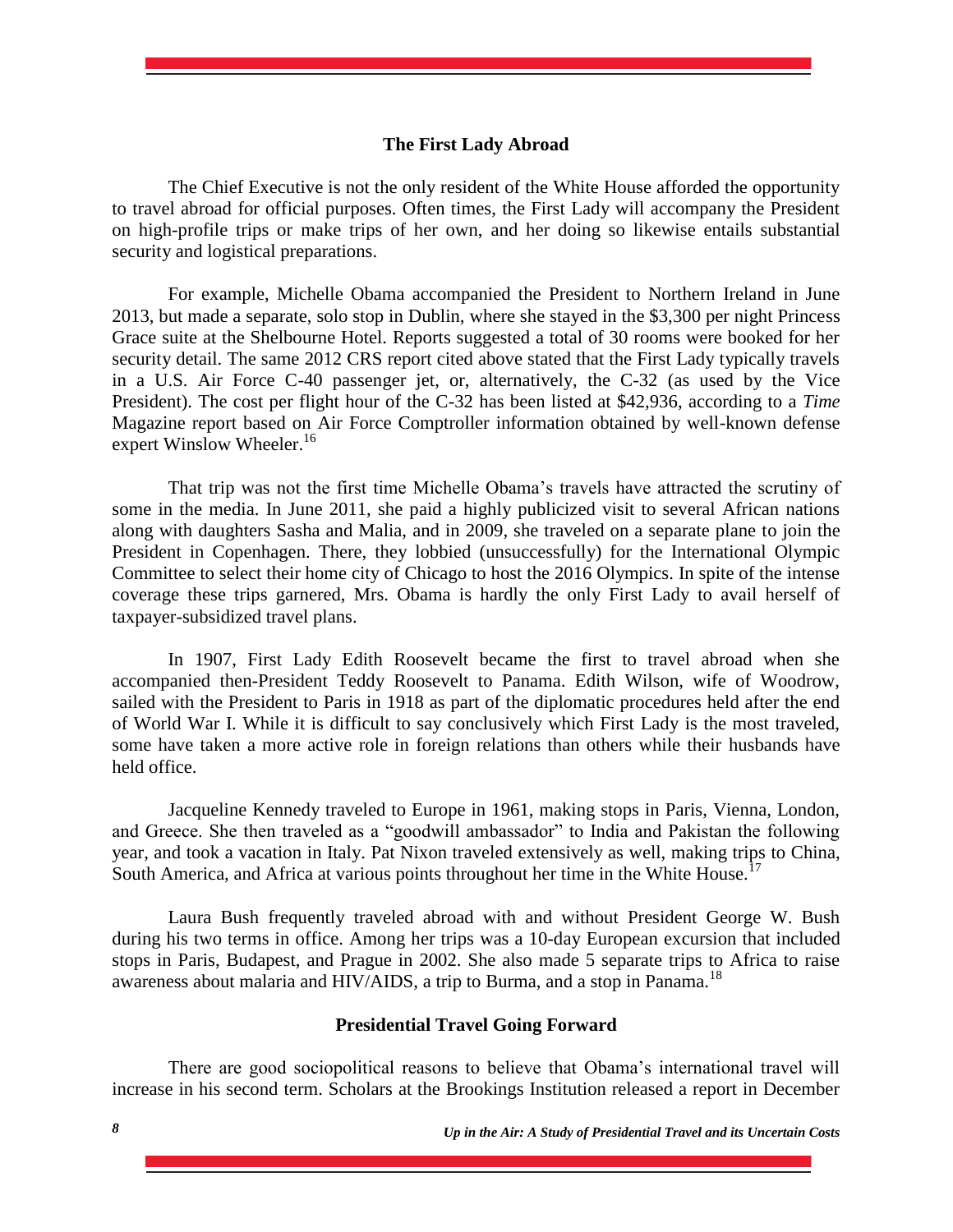2012 entitled "What to Expect in the Second Term: Presidential Travel and the Rise of Legacy Building, 1957-2009." In that study, the authors noted that with the rise of the 24-hour news cycle, a "permanent campaign" strategy of sorts emerges in a President's first term, which confines him more to domestic than international travel as he seeks to maintain a highly visible "public Presidency."

Indeed, for all Presidents since Eisenhower, Brookings found that first-term travel has been focused largely on domestic locales – especially "swing states" that can make or break reelection efforts – while second-term travel is marked by a significant increase in foreign trips, perhaps as Presidents seek to cement a historical legacy. As noted in the study:

[A Presidential] legacy might be built atop signature domestic policy issues, but arguably, international travel provides a less contentious and, perhaps, personally appealing way to raise their stature. Presidents often shine most brightly and are perceived as most statesmanlike when representing the United States abroad. We would therefore expect that as … domestic travel becomes less dependent on Electoral College strategies, presidents would venture outside of the country more frequently. $^{19}$ 

# **Conclusion**

The President has the important responsibility of representing the nation on a global scale, as well as maintaining key diplomatic relationships with other world leaders. For many reasons, foreign travel is a necessary, albeit expensive, part of the job. Given that reality, and that official travel is funded with public dollars, taxpayers should be offered greater accountability regarding the full cost of these trips, especially as modern Presidents take more of them.

# *About the Author*

Michael Tasselmyer is the Policy Analyst for National Taxpayers Union Foundation (NTUF), the research and educational affiliate of the National Taxpayers Union.

The data and analysis in this report were compiled with the assistance of Director of Research Demian Brady.

**Notes** 

 $\overline{a}$ 

<sup>&</sup>lt;sup>1</sup> Demian Brady, "Incredible Journey: How Barack Obama Became the Most-Traveled President His First Two Years in Office," National Taxpayers Union Foundation Issue Brief #161, November 23, 2010. http://www.ntu.org/ntuf/pdf/ntufib-161-incredible-journey.pdf

<sup>2</sup> Peter Baker, "Obama to Visit Myanmar as Part of First Postelection Overseas Trip to Asia," *The New York Times*, November 8, 2010. http://www.nytimes.com/2012/11/09/world/asia/obama-to-visit-myanmar.html

<sup>3</sup> The White House, "President Obama's Middle East Trip." http://www.whitehouse.gov/middle-east-trip-2013

<sup>4</sup> Ashley Southall, "Obama to Visit Mexico and Costa Rica in May," *The New York Times*, March 27, 2013.

http://thecaucus.blogs.nytimes.com/2013/03/27/obama-to-visit-mexico-and-costa-rica-in-may/ 5 Josh Gerstein and Byron Tau, "The incredible shrinking foreign trip," *POLITICO*, November 21, 2012. http://www.politico.com/news/stories/1112/84146.html